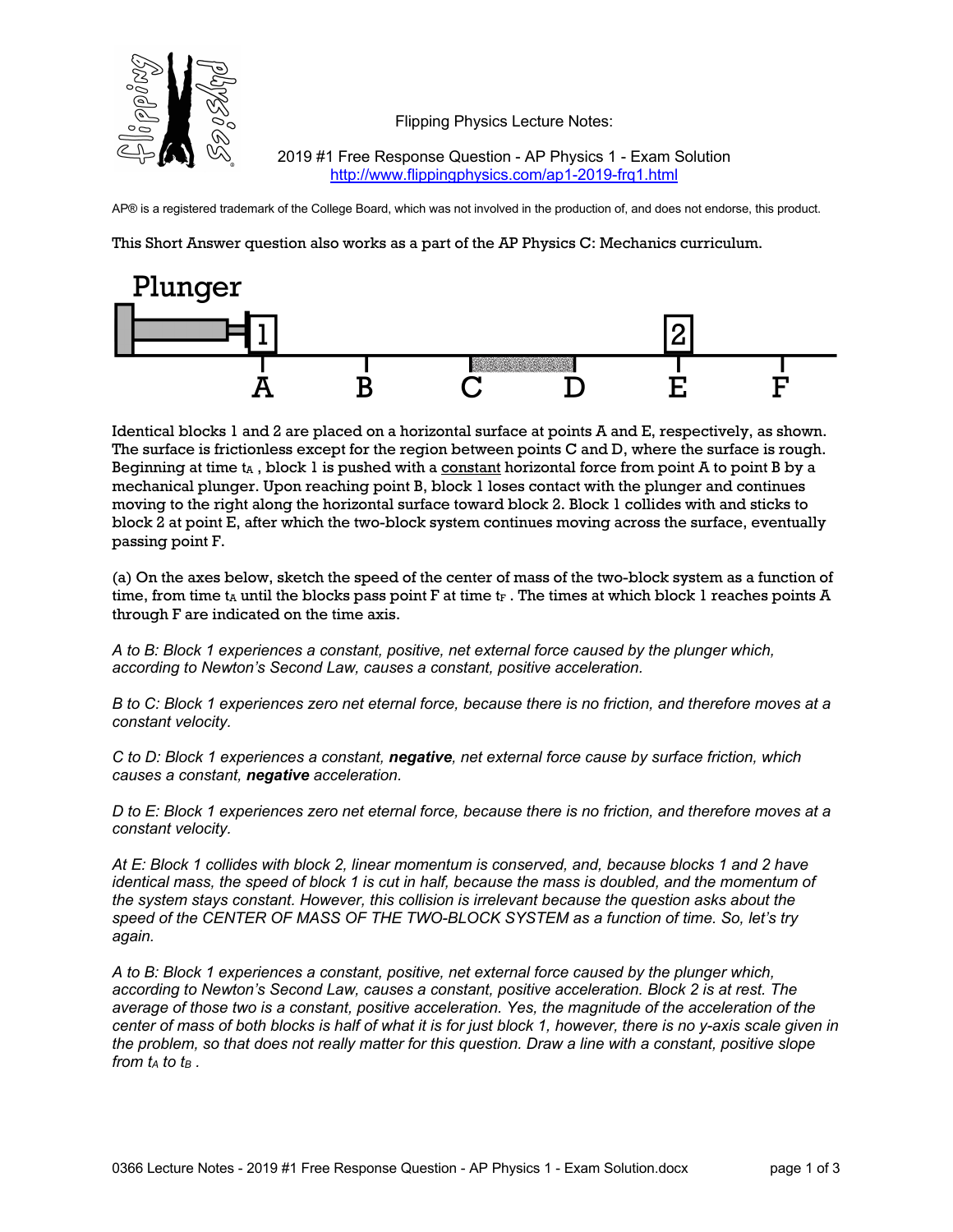*B to C: Block 1 experiences zero net eternal force and therefore moves at a constant velocity. Block 2 is at rest. The average of those two is a constant velocity. From t<sub>B</sub> to tc, starting where the previous line ended, draw a horizontal line.*

*C to D: Block 1 experiences a constant, negative, net external force cause by surface friction, which causes a constant, negative acceleration. Block 2 is at rest. The average of those two is a constant, negative* acceleration. From tc to t<sub>D</sub>, starting where the previous line ended, draw a line with a constant, *negative slope. We know the line must not reach zero speed because the block is still moving to the right*   $after$   $t<sub>D</sub>$ .

*D to F: Block 1 experiences zero net eternal force and therefore moves at a constant velocity. Block 2 is at rest. The average of those two is a constant velocity. Yes, at E there is a collision between blocks 1 and 2, however, the net external force on the two-block system is still zero, so the center of mass of the two-block system still moves at a constant velocity! From t<sub>p</sub> to t<sub>F</sub>, draw a horizontal line which starts where the line from*  $t_c$  *to*  $t_p$  *ends.* 



**Note about grading:** Part (a) is worth 5 out of 7 points for this problem. That's right, drawing lines correctly on this graph is worth 5 out of 7 points. No explanation necessary. Please draw carefully. And do not write out your explanation if you are not asked to. Also, realize you only lose one point for incorrectly showing a decrease in velocity at  $t_{E}$ .



(b) The plunger is returned to its original position, and both blocks are removed. A uniform solid sphere is placed at point A, as shown. The sphere is pushed by the plunger from point A to point B with a constant horizontal force that is directed toward the sphere's center of mass. The sphere loses contact with the plunger at point B and continues moving across the horizontal surface toward point E.